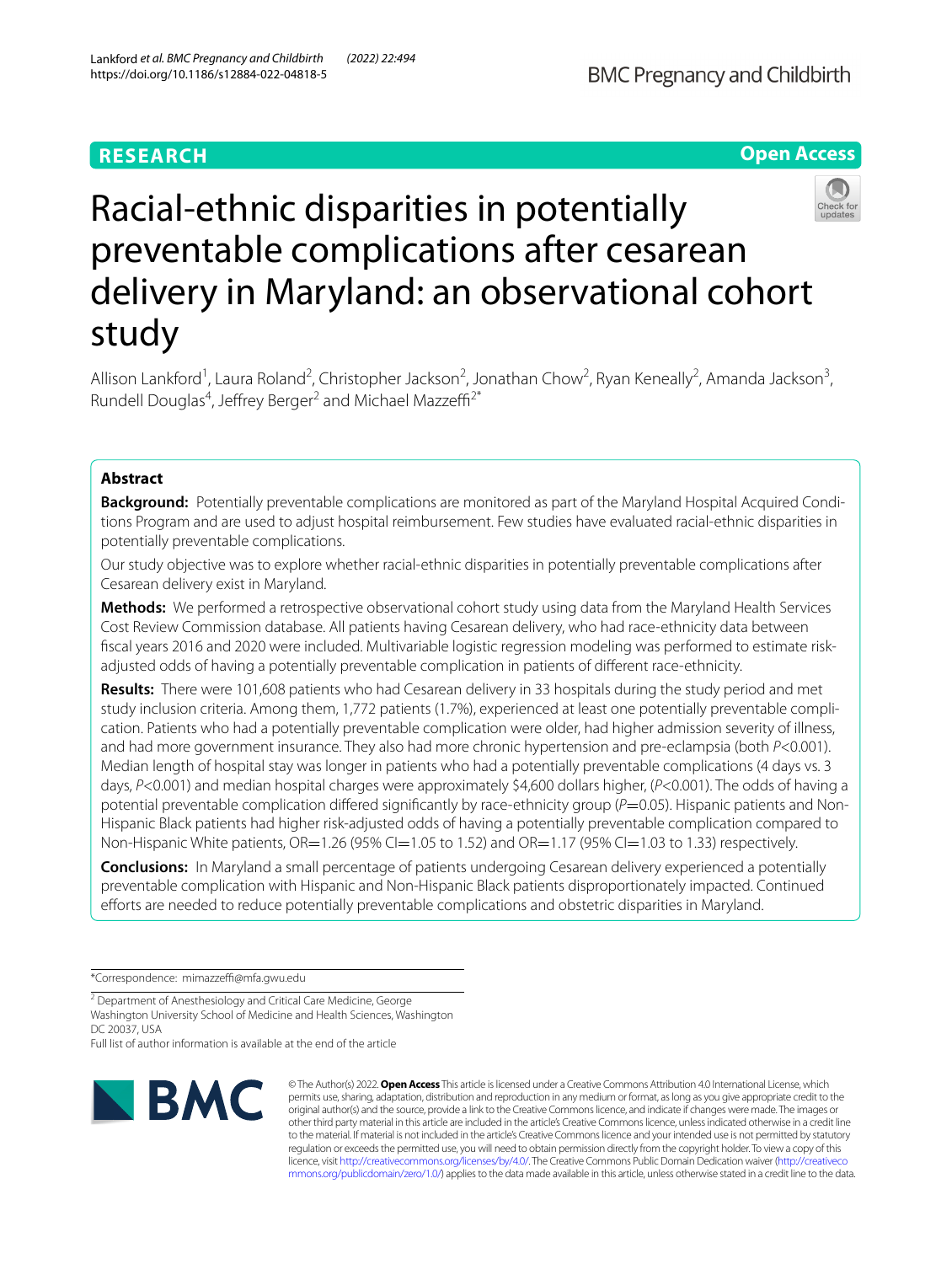**Keywords:** Cesarean delivery, Obstetrics, Healthcare quality, Disparities

#### **Background**

Caesarean delivery (CD) is the most common surgical procedure performed in the United States with approximately 30% of all pregnant patients and over one million patients per year having CD [[1\]](#page-8-0). Up to 20% of patients who have CD experience postoperative complications with the most common complications being postpartum hemorrhage, wound infection, urinary tract infection, endometritis, surgical site infection, and reoperation for bleeding or infection [[2\]](#page-8-1). Prior studies suggest that between 2% and 15% of women have surgical site infection after CD, which increases hospital length of stay and morbidity [\[3](#page-8-2), [4](#page-8-3)].

Postoperative complications occur more frequently in Non-Hispanic Black and Hispanic patients in the United States. In a prior study that used administrative data from New York state, and included over one million surgical patients, Non-Hispanic Black patients had 18% increased odds of postoperative complications after controlling for preoperative risk [[5](#page-8-4)]. In an observational study that included over 40,000 bariatric surgery patients, Non-Hispanic Black patients were 72% more likely to experience postoperative complications, including hospital readmission, when compared to Non-Hispanic White patients [[6](#page-8-5)].

Potentially preventable complication (PPCs) are tracked by the Maryland Health Services Cost Review Commission (HSCRC) as part of the Maryland Hospital Acquired Conditions Program, which began in 2011. PPCs are identifed using statewide administrative data and an algorithm (PPC grouper) developed by 3M Health Information Systems (Salt Lake City, UT USA). PPC rates for individual hospitals are calculated and used to adjust hospital reimbursement when a hospital's PPC rate is above the statewide mean. There are currently ffty-seven diagnoses, which are considered to be potentially preventable, and are associated with patient harm. Examples of PPCs include deep venous thrombosis, pulmonary embolism, and surgical site infection.

To our knowledge and based upon our literature review, there are no studies exploring racial-ethnic disparities in PPCs after CD. The aim of our study was to explore whether there were racial-ethnic disparities in PPCs after CD in Maryland. We hypothesized that Non-Hispanic Black patients, Non-Hispanic Asian patients, Non-Hispanic patients of other races, and Hispanic patients, would have higher rates of PPCs compared to Non-Hispanic White patients.

#### **Methods Patients**

Patients who underwent elective, urgent, or emergent CD for any indication in Maryland between fiscal years 2016 and 2020 (July 1<sup>st</sup> 2015 and June  $30<sup>th</sup>$ 2020) were identified for inclusion using the HSCRC database, which contains data for all hospitalized patients in Maryland. The study period was selected because it represented a period of consistent healthcare policy within the state, where the global budget revenue program was in place and PPCs were recorded as a quality metric. Medicare severity diagnosis related group (DRG) codes were used to identify patients who underwent CD. The following Medicare DRGs were used: 783, 784, 785, 786, 787, and 788. Patients were excluded from the analysis if they were missing raceethnicity data.

#### **Patient Variables**

Demographics including age group, race, and ethnicity were collected for all patients. Race-ethnicity data were based on administrative data officially submitted to the HSCRC by Maryland hospitals. Race was categorized as Non-Hispanic White, Non-Hispanic Black, Non-Hispanic Asian, Non-Hispanic patients of other races, and Hispanic. Non-Hispanic White patients were considered as the reference group because they were hypothesized to have the lowest PPC incidence. Further, we collected marital status and primary insurer (government, commercial, or other). Medical data included all patient refned (APR) severity of illness at hospital admission, chronic hypertension, pre-eclampsia, diabetes mellitus, gestational diabetes, prior CD, and preterm delivery. Medical diagnoses were based on international classifcation of disease (ICD) 9 and 10 codes. Finally, we collected data on hospital length of stay, total hospital charges, and unplanned hospital readmission within thirty days.

#### **PPCs**

The HSCRC identifies PPCs using proprietary software developed by 3M Health Information Systems (Salt Lake City, UT USA). Secondary diagnoses that are not present at hospital admission are used to identify specifc complications using ICD-9 or 10 codes. PPC methodology was originally developed using administrative data from California in the late 1990s and has been refned over time. Patients in our study had PPCs identifed using PPC grouper versions 36.0 and 37.0.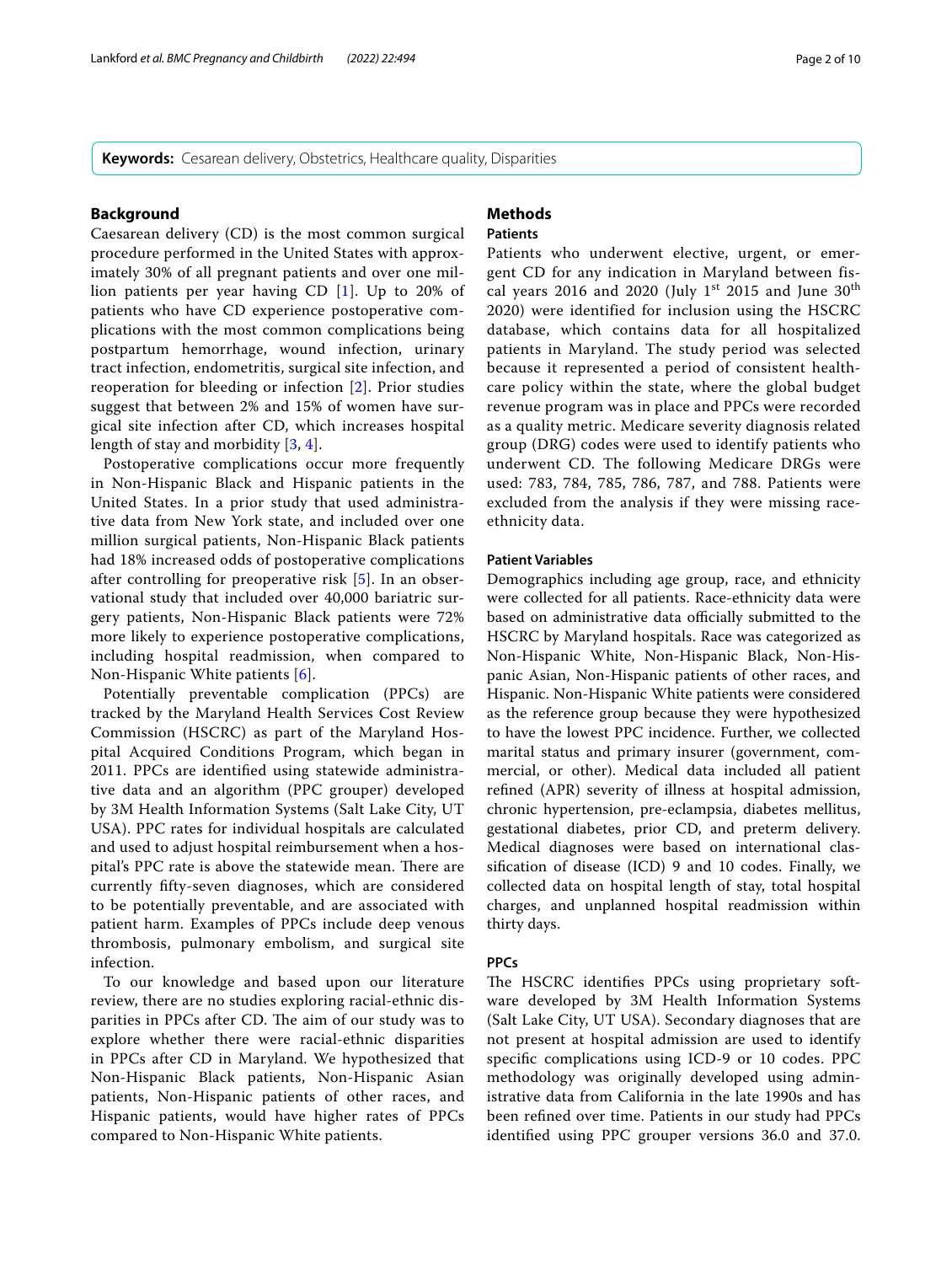Supplemental Table [1](#page-7-0) lists the specific PPCs that were recorded with PPC grouper 36.0 and 37.0. PPC categories included extreme complications (e.g. cardiac arrest, shock), infectious complications (e.g. surgical site infection, urinary tract infection), and cardiovascular and respiratory complications (e.g. congestive heart failure, deep venous thrombosis, acute pulmonary edema).

# **Primary outcome**

The study's primary outcome was occurrence of any PPC during hospitalization. Secondary outcomes were total hospital charges, length of hospital stay, and unplanned hospital readmission.

#### **Statistical analysis**

Statistical analysis was performed using SAS 9.4 (SAS Corporation, Cary NC, USA). Continuous patient variables were summarized as median and interquartile range (skewed variables) or mean  $\pm$  standard deviation (normal variables). Categorical variables were summarized as the number and percentage of patients. Patient characteristics were compared between patients who did and did not have a PPC using the Wilcoxon Rank Sum test, Student's T test, Pearson's Chi-Squared test, or Fisher's exact test as appropriate. PPC incidence was calculated for each hospital in the state and was plotted on a Figure along with the hospital's total CD volume. The number of PPCs in each race-ethnicity group was compared using Fisher's exact test. Additionally, we created scatterplots with ftted regression lines showing unadjusted relationships between PPC incidence and the percentage of patients from a race-ethnicity group in each hospital.

To explore whether race-ethnicity had an independent association with PPCs, we performed multivariable logistic regression, where occurrence of any PPC was modeled as the dependent variable. Independent variables included in the model were race-ethnicity group and variables that were thought to be a priori confounders including age group, primary payer, year, hospital, prior CD, chronic hypertension, diabetes mellitus, preeclampsia, admission APR severity of illness, and preterm delivery. Odds ratios with 95% confdence intervals were calculated for all independent variables in the logistic regression model. Model diagnostics included goodness of ft testing and area under the receiver operating characteristic curve analysis. The Strengthening the reporting of observational studies in epidemiology checklist was referenced and completed in preparing the manuscript.

<span id="page-2-0"></span>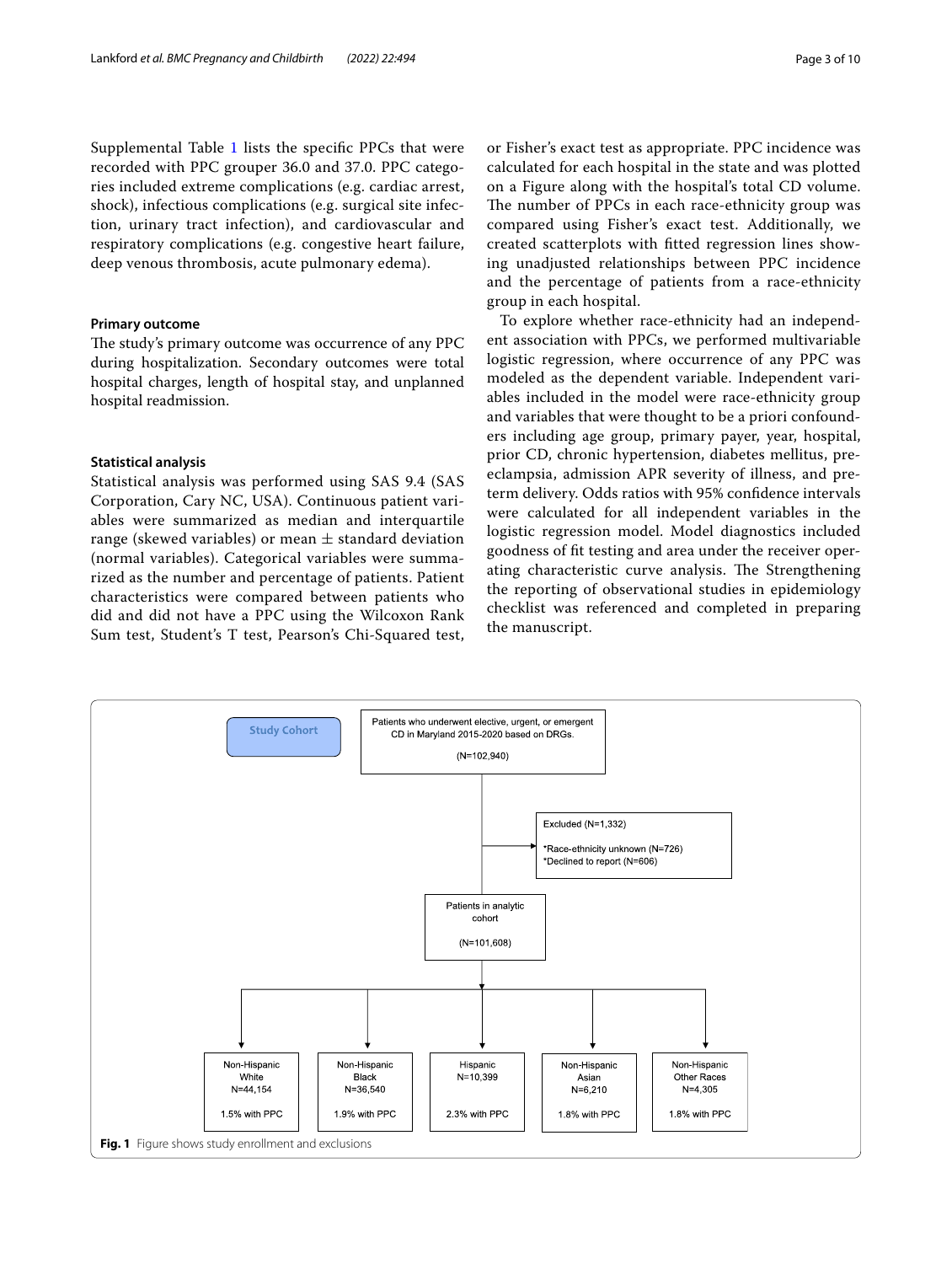### <span id="page-3-0"></span>**Table 1** Patient characteristics

| Variable                          | No PPC<br>$N = 99836$ | <b>PPC</b><br>$N = 1772$ | P value |
|-----------------------------------|-----------------------|--------------------------|---------|
| Age group                         |                       |                          |         |
| $\leq 19$                         | 2313 (2.3)            | 59(3.3)                  | < 0.001 |
| $20 - 24$                         | 12015 (12.0)          | 215(12.1)                |         |
| 25-29                             | 24852 (24.9)          | 411 (23.2)               |         |
| 30-34                             | 33119 (33.2)          | 550 (31.0)               |         |
| 35-39                             | 21453 (21.5)          | 391 (22.1)               |         |
| 40-44                             | 5489 (5.5)            | 121(6.8)                 |         |
| $\geq 45$                         | 595 (0.6)             | 25(1.5)                  |         |
| Race-ethnicity group              |                       |                          |         |
| Non-Hispanic White                | 43495 (43.6)          | 659 (37.2)               | < 0.001 |
| Non-Hispanic Black                | 35856 (35.9)          | 684 (38.6)               |         |
| Non-Hispanic Asian                | 6099(6.1)             | 111(6.3)                 |         |
| Non-Hispanic other                | 4226 (4.2)            | 79 (4.4)                 |         |
| Hispanic                          | 10160 (10.2)          | 239 (13.5)               |         |
| Marital status                    |                       |                          |         |
| Single                            | 39895 (40.0)          | 760 (42.9)               | < 0.001 |
| Married                           | 56567 (56.7)          | 933 (52.7)               |         |
| Separated or divorced             | 1808 (1.7)            | 39(2.1)                  |         |
| Widow                             | 105(0.1)              | 0(0)                     |         |
| Not reported                      | 1459 (1.5)            | 40(2.3)                  |         |
| Primary payer                     |                       |                          |         |
| Government                        | 43855 (43.9)          | 876 (49.4)               | < 0.001 |
| Commercial insurance              | 54688 (54.8)          | 876 (49.4)               |         |
| Other                             | 1293 (1.3)            | 20(1.2)                  |         |
| Admission APR severity of illness |                       |                          |         |
| Mild                              | 55375 (55.5)          | 560 (31.6)               | < 0.001 |
| Moderate                          | 33072 (33.1)          | 583 (32.9)               |         |
| Severe                            | 10891 (10.9)          | 517 (29.2)               |         |
| Extreme                           | 498 (0.5)             | 112(6.3)                 |         |
| Chronic hypertension              | 1980 (2.0)            | 78 (4.4)                 | < 0.001 |
| Pre-eclampsia                     | 8620 (8.6)            | 307 (17.3)               | < 0.001 |
| Diabetes mellitus                 | 2062 (2.1)            | 59 (3.3)                 | < 0.001 |
| Gestational diabetes              | 10593 (10.6)          | 176 (9.9)                | 0.36    |
| Prior Cesarean delivery           | 16692 (16.7)          | 283 (16.0)               | 0.40    |
| Preterm delivery                  | 2936 (2.9)            | 101(5.7)                 | < 0.001 |
| Total length of hospital stay     | 3[3,4]                | 4[3, 5]                  | < 0.001 |
| Total hospital charges (\$)       | 8469 [6440, 11642]    | 13111 [9152, 20423]      | < 0.001 |
| Unplanned hospital readmission    | 1635 (1.6)            | 81(4.6)                  | < 0.001 |

*APR* all patient refned, *PPC* potentially preventable complication

# **Ethics approval**

The George Washington University institutional review board approved the study, determined it to be exempt as non-human subjects research, and waived the requirement for written informed consent. All methods were carried out in accordance with relevant guidelines and regulations.

# **Results**

Figure [1](#page-2-0) shows the study enrollment diagram. A total of 102,940 patients had CD in 33 hospitals during the fve-year study period. One thousand three hundred thirty-two patients were excluded because of missing race-ethnicity data and 101,608 CD patients were analyzed. Among them, 1,772 patients (1.7%), experienced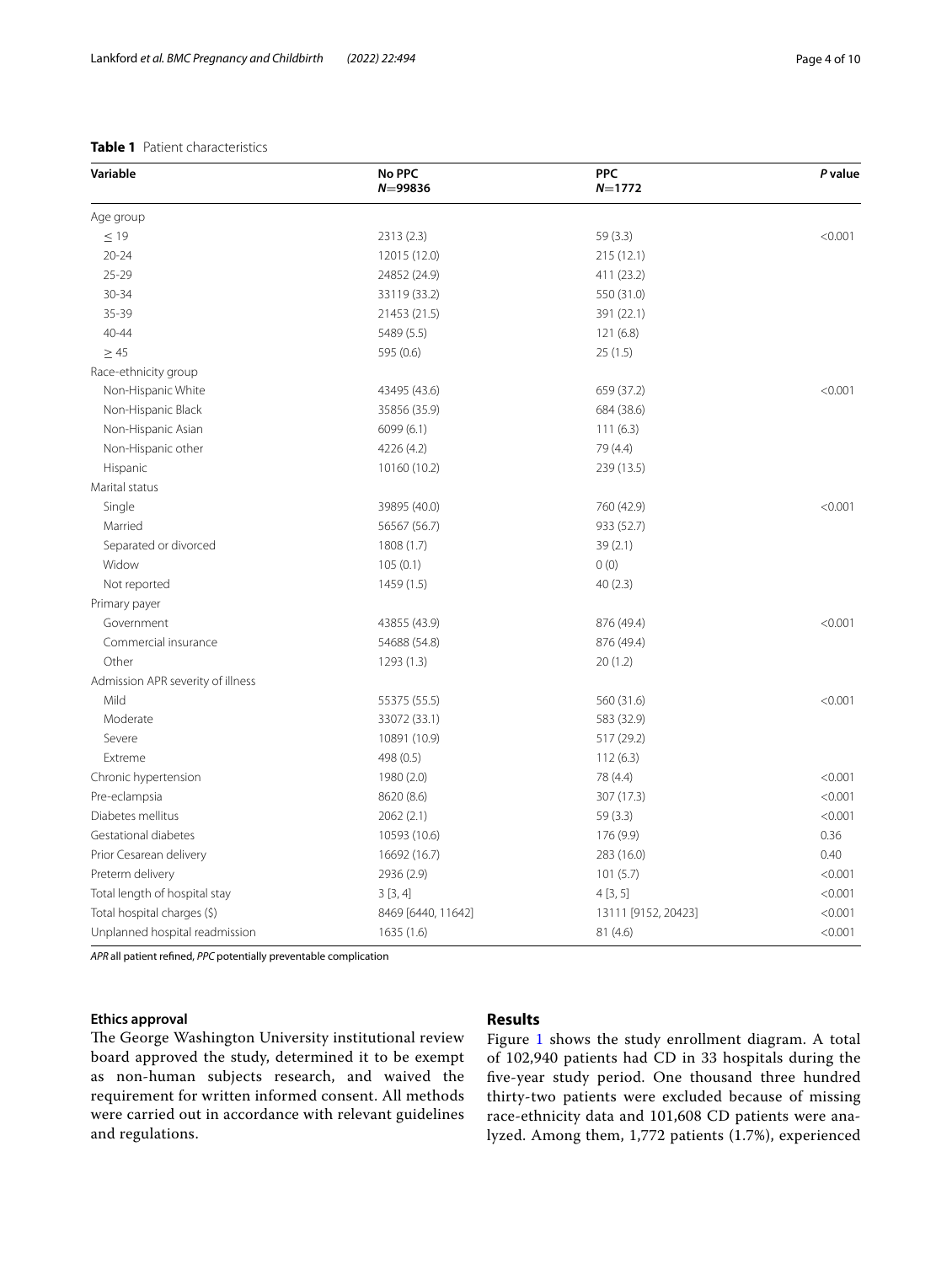

<span id="page-4-0"></span>at least one PPC. Table [1](#page-3-0) lists characteristics of patients who had a PPC and those who did not. Patients who had PPCs were older and were less likely to be married. Patients who had PPCs were also less likely to have commercial insurance and had higher admission severity of illness. Specifcally, patients who had PPCs had a two-fold higher prevalence of chronic hypertension and pre-eclampsia (both *P*<0.001). Median length of hospital stay was longer in patients with PPCs (4 days vs. 3 days, *P*<0.001), median hospital charges were approximately \$4,600 dollars higher (*P*<0.001), and unplanned hospital readmissions were more frequent (4.6% vs. 1.6%, *P*<0.001).

Figure [2](#page-4-0) shows the PPC incidence for individual hospitals in Maryland, which varied from 0% to 4.3%. Table [2](#page-5-0) lists select PPCs of interest and their incidences. The majority of patients who had a PPC  $(84.1\%)$ , had a single event, while 5.5% of patients had 3 or more PPCs. Infectious complications including "major puerperal infection" and "reopening of surgical site for infection" were two of the most common PPCs. Table [3](#page-5-1) shows the number of PPCs by race-ethnicity group. The number of PPCs difered signifcantly between groups (*P*<0.001) and the largest diference occurred in patients who had a single PPC. Figure [3](#page-6-0) shows unadjusted relationships between race-ethnicity group and PPC incidence in Maryland hospitals.

Table [4](#page-7-1) lists the results of the multivariable logistic regression model. The risk-adjusted odds of having a PPC were signifcantly diferent for patients from different race-ethnicity groups  $(P=0.05)$ . The AUROC for the multivariable model was 0.72 suggesting good discrimination. Hispanic and Non-Hispanic Black patients had higher risk-adjusted odds of having a PPC compared to Non-Hispanic White patients, OR=1.26 (95% CI=1.05 to 1.52) and OR=1.17 (95% CI=1.03 to 1.33) respectively. Other variables that had a signifcant association with PPC occurrence included age, year, prior CD, pre-eclampsia, admission APR severity of illness, and hospital (all *P*<0.05).

#### **Discussion**

In a fve-year, statewide observational cohort study that included over 100,000 CD patients, PPCs occurred in 1.7% of patients. PPCs were associated with both increased length of hospital stay and increased hospital charges. After adjusting for admission severity of illness and other potential confounders, Hispanic and Non-Hispanic Black patients were disproportionately impacted by PPCs. There also appeared to be considerable variation in the incidence of PPCs between hospitals, suggesting that the quality of obstetric care may vary considerably between hospitals.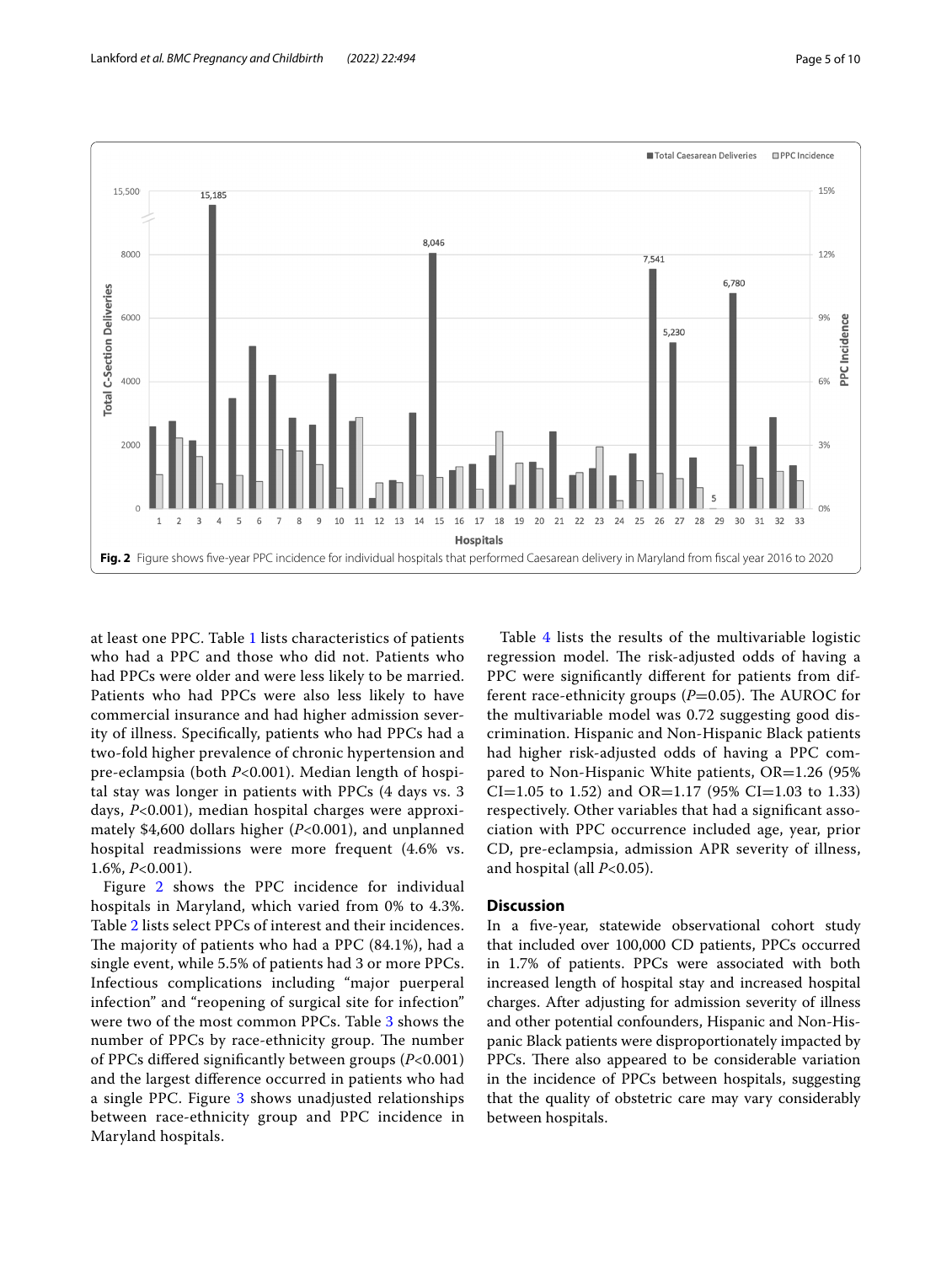<span id="page-5-0"></span>

|  |  |  |  | Table 2 Select potentially preventable complications in cohort |  |
|--|--|--|--|----------------------------------------------------------------|--|
|--|--|--|--|----------------------------------------------------------------|--|

| Variable                                                          | N (%)     |
|-------------------------------------------------------------------|-----------|
| Number of PPCs per patient                                        |           |
|                                                                   | 1490(1.5) |
| $\overline{2}$                                                    | 185 (0.2) |
| 3 or more                                                         | 97 (0.09) |
| Select PPC incidences                                             |           |
| Neurologic                                                        |           |
| Stroke or intracranial hemorrhage                                 | 5(0.005)  |
| Respiratory                                                       |           |
| Acute pulmonary edema and respiratory failure without ventilation | 86 (0.08) |
| Acute pulmonary edema and respiratory failure with ventilation    | 14(0.01)  |
| Aspiration pneumonia                                              | 7(0.007)  |
| Pulmonary embolism                                                | 6(0.006)  |
| Cardiovascular                                                    |           |
| Cardiac arrest                                                    | 7(0.007)  |
| Deep venous thrombosis                                            | 4(0.004)  |
| <b>Infectious</b>                                                 |           |
| Clostridium difficile colitis                                     | 4(0.004)  |
| Sepsis                                                            | 19(0.02)  |
| Major puerperal infection                                         | 102(0.1)  |
| Reopening of surgical site for infection                          | 60 (0.06) |
| Urinary tract infection                                           | 8(0.008)  |
| Catheter associated-urinary tract infection                       | 3(0.003)  |
| Renal                                                             |           |
| Renal failure requiring dialysis                                  | 1(0.001)  |
| Hematologic                                                       |           |
| Perioperative hemorrhage without hemorrhage control procedure     | 42 (0.04) |
| Perioperative hemorrhage with hemorrhage control procedure        | 16(0.02)  |
| Obstetric                                                         |           |
| Medical and anesthesia obstetric complications                    | 391 (0.4) |

*PPC* potentially preventable complication

In 2011, Maryland began to collect data on PPCs as part of its hospital acquired conditions program, which is distinct from the Centers for Medicare and Medicaid Services (CMS) hospital acquired conditions program. It is estimated that common hospital acquired conditions (e.g. pressure ulcers, surgical site infections, catheter associated urinary tract infections) increase healthcare spending in the Medicare program by approximately 150 million dollars per year, adding signifcant cost to United States healthcare [[7\]](#page-8-6). Both CMS and Maryland penalize low-performing

<span id="page-5-1"></span>

|  |  |  |  | Table 3 Number of potentially preventable complications by race-ethnicity group |  |  |  |
|--|--|--|--|---------------------------------------------------------------------------------|--|--|--|
|--|--|--|--|---------------------------------------------------------------------------------|--|--|--|

| <b>Number of PPCs</b> | <b>Non-Hispanic White</b> | <b>Non-Hispanic Black</b> | <b>Non-Hispanic Asian</b> | <b>Non-Hispanic</b><br>other races | <b>Hispanic</b> |
|-----------------------|---------------------------|---------------------------|---------------------------|------------------------------------|-----------------|
|                       | 43495 (98.5)              | 35856 (98.1)              | 6099 (98.2)               | 4226 (98.2)                        | 10160 (97.7)    |
|                       | 569(1.3)                  | 556 (1.5)                 | 87 (1.4)                  | 67(1.6)                            | 211(2.0)        |
|                       | 62(0.1)                   | 85(0.2)                   | 12(0.2)                   | 7(0.1)                             | 19(0.2)         |
| 3 or more             | 28(0.1)                   | 43(0.2)                   | 12(0.2)                   | 5(0.1)                             | 9(0.1)          |

\**P*<0.001 for the comparison between groups

*PPC* potentially preventable complication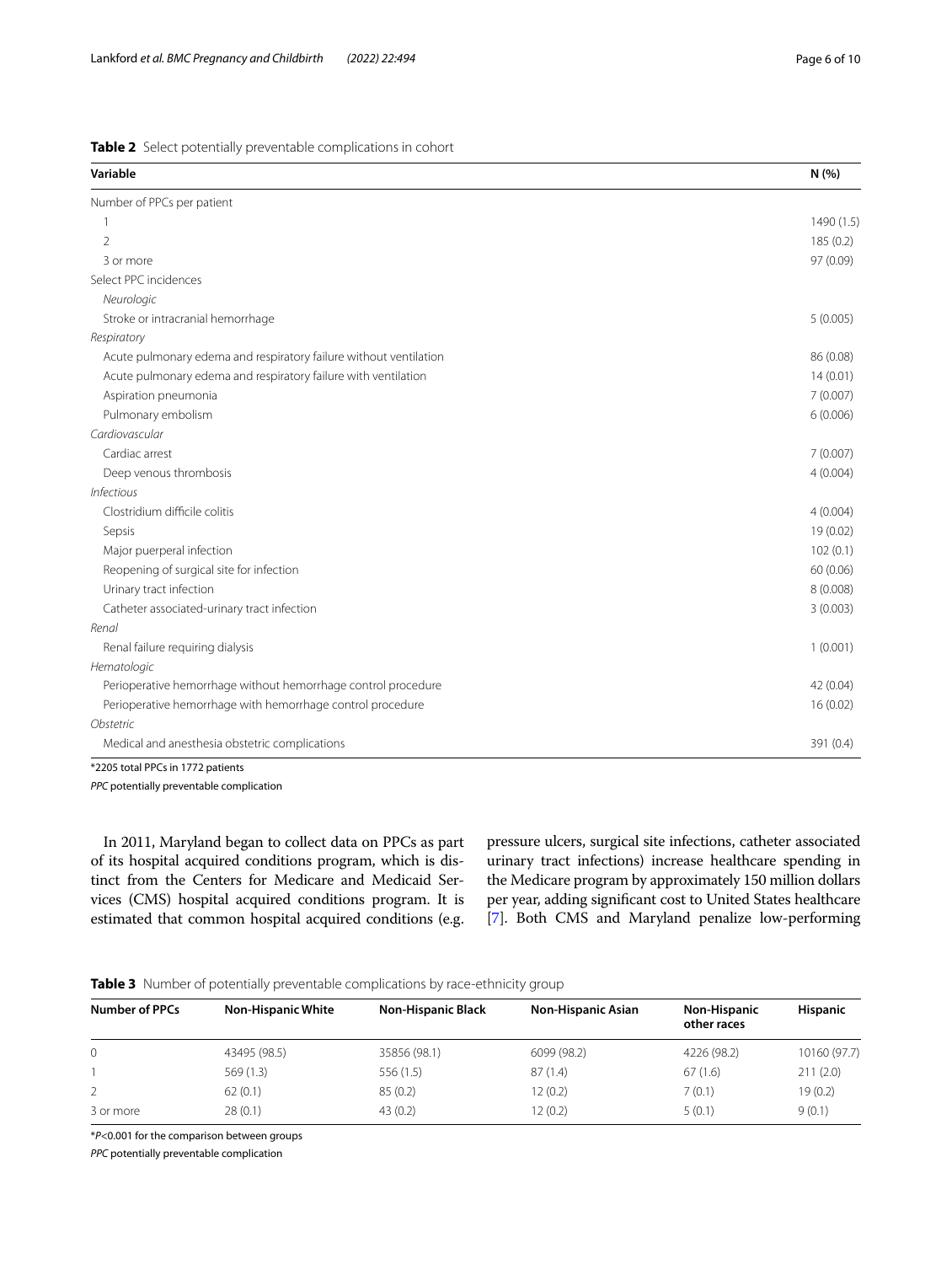

<span id="page-6-0"></span>hospitals with a fnancial deduction of approximately 1% when hospital acquired conditions (i.e. PPCs) occur at a high rate in an individual hospital.

CD is the most common surgical procedure performed in the United States with over 500,000 patients per year having CD. There are few studies describing the incidence of PPCs after CD. Cardiovascular events are reported to occur in 0.2% of CD patients [[8\]](#page-8-7), infectious complications are reported to occur in 5-9% of patients  $[9-11]$  $[9-11]$ , and VTEs are reported to occur in 0.3% of patients [\[12](#page-8-10)]. To our knowledge and based on our literature review, few studies have explored racial disparities in PPCs after CD. Prior studies have demonstrated that that Non-Hispanic Black patients and Hispanic patients are more likely to undergo primary CD, which puts them at greater risk for complications during childbirth [[13–](#page-8-11)[15\]](#page-8-12). Prior studies have also shown racial disparities in preterm birth rates [[16,](#page-8-13) [17](#page-8-14)].

There are multiple potential causes of racial disparities in maternal and neonatal outcomes including poor access to antenatal care, disproportionate representation in low-quality hospitals, lack of adequate healthcare insurance, and a higher prevalence of comorbid conditions including diabetes mellitus, hypertension, and anemia [\[18,](#page-8-15) [19](#page-8-16)]. In the United States, diferential access to high-quality hospitals is thought to be a major factor afecting healthcare outcomes with Non-Hispanic Black patients and Hispanic patients having less access to high-quality hospitals [[20,](#page-8-17) [21\]](#page-8-18). Our data confrm that in Maryland the racial composition of patients difered dramatically by hospital, and that in hospitals with a high percentage of Hispanic patients there were more PPCs.

Our study highlights a continued need to address disparities in the quality of obstetric care provided in Maryland. Although PPCs may not be avoidable in every case, there are interventions that can reduce select PPCs, including surgical site infection. For example, appropriate antibiotic prophylaxis, appropriate preoperative skin preparation, use of clippers rather than razors, placental removal by traction rather than with manual removal, and suture closure of the subcutaneous tissue in deep wounds may all reduce surgical site infections after CD [[3](#page-8-2)]. Device-related infections, such as catheter associated urinary tract infection, may be avoidable with early device removal and other best practices [[22\]](#page-9-0). Standardizing perioperative procedures is an important aspect of ensuring quality and safety in surgical care. The implementation of Enhanced Recovery After Surgery (ERAS) protocols efectively eliminated racial disparities in postoperative length of stay among patients undergoing colorectal surgery [[23\]](#page-9-1). Similarly, Enhanced Recovery After Cesarean (ERAC) delivery protocols may reduce or even eliminate racial disparities in PPCs after CD.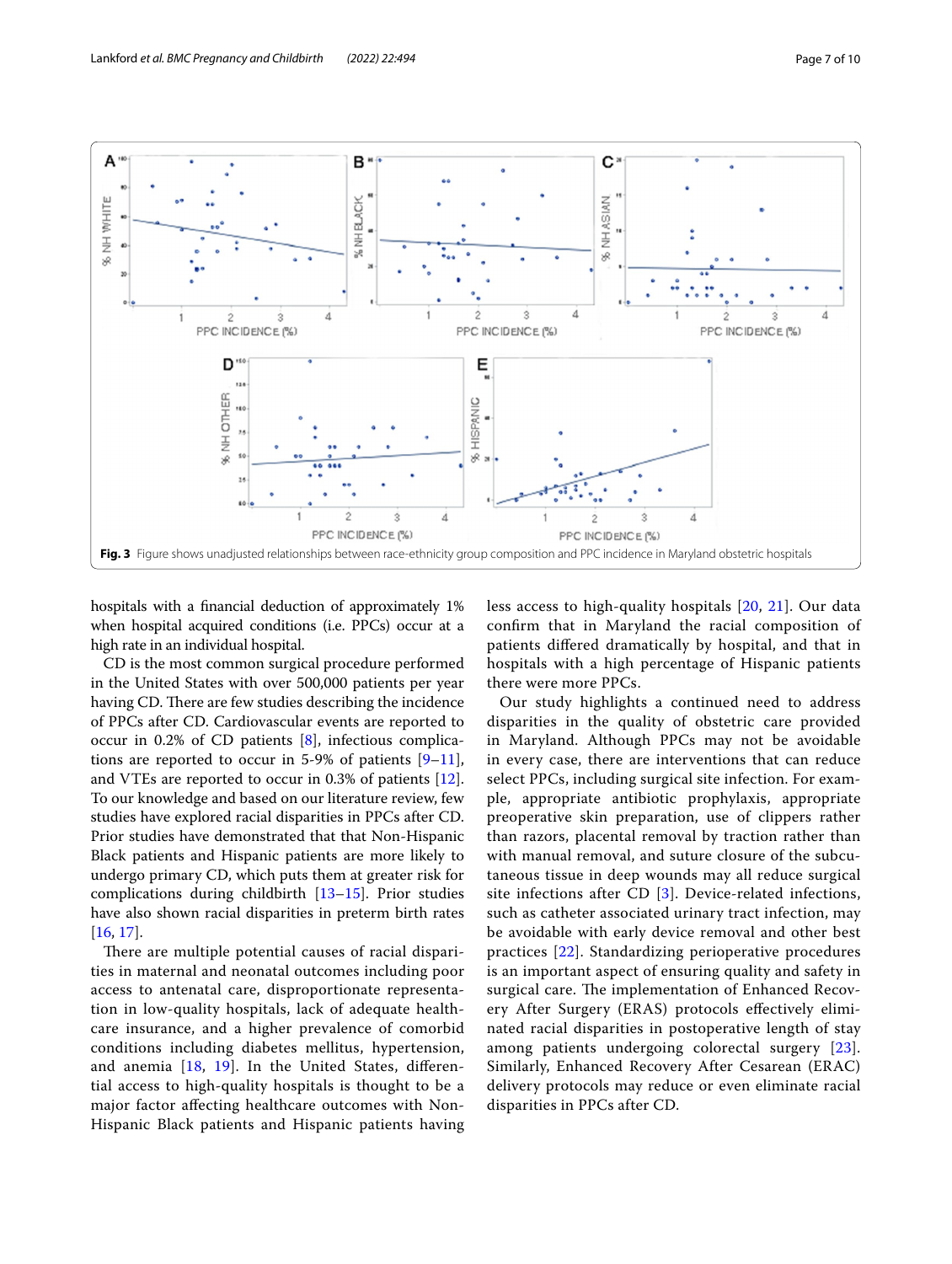<span id="page-7-1"></span>**Table 4** Multivariable regression analysis for occurrence of any potentially preventable complication

| Variable                          | Odds ratio with 95% CI | P value |  |
|-----------------------------------|------------------------|---------|--|
| Age Group                         |                        |         |  |
| $<$ 30                            | Ref                    | 0.009   |  |
| 30-34                             | 1.04 (0.93 to 1.29)    |         |  |
| 35-39                             | 1.13 (0.94 to 1.29)    |         |  |
| $\geq 40$                         | 1.37 (1.13 to 1.65)    |         |  |
| Race group                        |                        |         |  |
| Non-Hispanic White                | Ref                    | 0.05    |  |
| Non-Hispanic Black                | 1.17 (1.03 to 1.33)    |         |  |
| Non-Hispanic Asian                | 1.20 (0.97 to 1.49)    |         |  |
| Non-Hispanic other                | 1.15 (0.90 to 1.47)    |         |  |
| Hispanic                          | 1.26 (1.05 to 1.52)    |         |  |
| Primary payer                     |                        |         |  |
| Government                        | Ref                    | 0.24    |  |
| Commercial                        | 0.93 (0.82 to 1.04)    |         |  |
| Other                             | 0.76 (0.48 to 1.20)    |         |  |
| Year                              |                        |         |  |
| 2016                              | Ref                    | < 0.001 |  |
| 2017                              | 1.12 (0.96 to 1.31)    |         |  |
| 2018                              | 0.99 (0.85 to 1.16)    |         |  |
| 2019                              | 1.07 (0.91 to 1.25)    |         |  |
| 2020                              | 0.78 (0.66 to 0.92)    |         |  |
| Prior CD                          | 0.79 (0.69 to 0.91)    | < 0.001 |  |
| Chronic hypertension              | 1.03 (0.79 to 1.34)    | 0.83    |  |
| Diabetes mellitus                 | 0.77 (0.58 to 1.01)    | 0.06    |  |
| Pre-eclampsia                     | 1.33 (1.15 to 1.54)    | < 0.001 |  |
| Admission APR severity of illness |                        |         |  |
| Mild                              | Ref                    | < 0.001 |  |
| Moderate                          | 1.81 (1.61 to 2.04)    |         |  |
| Severe                            | 4.55 (3.98 to 5.20)    |         |  |
| Extreme                           | 21.60 (17.09 to 27.31) |         |  |
| Pre-term delivery                 | 0.92 (0.74 to 1.13)    | 0.42    |  |

Hospital was also included in the model as an independent variable. The *P* value for hospital was <0.001. Individual odds ratios for 33 hospitals within the state were not included in the table

AUROC for the model was 0.72,

*APR* all patient refned, *CD* Caesarean delivery

Future studies should explore why PPCs are more common in patients of diferent race-ethnicity. Contributing factors may include reduced access to high-quality hospitals, unconscious and conscious bias among healthcare workers, and diferential access to regular antenatal care. Obstetric quality bundles and healthcare worker bias training may reduce racial disparities in PPCs and should be evaluated as potential interventions.

Our study's principal strength is that it uses statewide validated data from Maryland's HSCRC, which is used to assess hospital quality and adjust reimbursement. Our

study also has limitations. First, clinical diagnoses were based on ICD codes rather than being entered by trained clinical personnel. Second, although we used APR severity of illness at admission to adjust for risk, this may not have been a complete risk adjustor. Third, our data are from a single state and hence they may not refect practice throughout the United States. Fourth, race-ethnicity data were reported to the HSCRC by individual hospitals in Maryland and their practices for collecting this information may have been variable. Fifth, there may have been unobserved confounders that were not controlled for in our analysis. Finally, some PPCs may have been underreported in the HSCRC dataset.

# **Conclusions**

In summary, in a large observational cohort study, we found that PPC incidence is variable by hospital in Maryland and that Hispanic patients and Non-Hispanic Black patients were disproportionately impacted. Furthermore, we found that there was considerable variation in PPC incidence by hospital, suggesting that the quality of obstetric care differs by hospital. These findings highlight the continued need to address healthcare disparities through innovative programs in the United States. Also, further studies are needed to determine whether fnancial penalties for hospitals with a high PPC incidence leads to improvement in the quality of care or further harm for vulnerable groups who are disproportionately represented in these hospitals.

#### **Abbreviations**

APR: all patient refned; CD: Cesarean delivery; CMS: centers for medicare and medicaid; ERAC: enhanced recovery after Cesarean; ERAS: enhanced recovery after surgery; HSCRC: health services cost review commission; ICD: international classifcation of disease; OR: odds ratio; PPC: potentially preventable complications.

#### **Supplementary Information**

The online version contains supplementary material available at [https://doi.](https://doi.org/10.1186/s12884-022-04818-5) [org/10.1186/s12884-022-04818-5](https://doi.org/10.1186/s12884-022-04818-5).

<span id="page-7-0"></span>**Additional fle 1.**

#### **Acknowledgements**

We would like to thank the Maryland Health Services Cost Review Commission for providing the data for this study, particularly Oscar Ibarra. The Health Services Cost Review Commission was not responsible for the study design or analysis.

#### **Authors' contributions**

AL This author made substantial contributions to the conception, design, acquisition, analysis, and interpretation of study data, drafted the manuscript, provided critical revisions to the manuscript, agreed to be accountable for all aspects of the work, approved the fnal manuscript, and is the author responsible for archiving the study fles. LR This author made substantial contributions to the conception, design, acquisition, analysis, and interpretation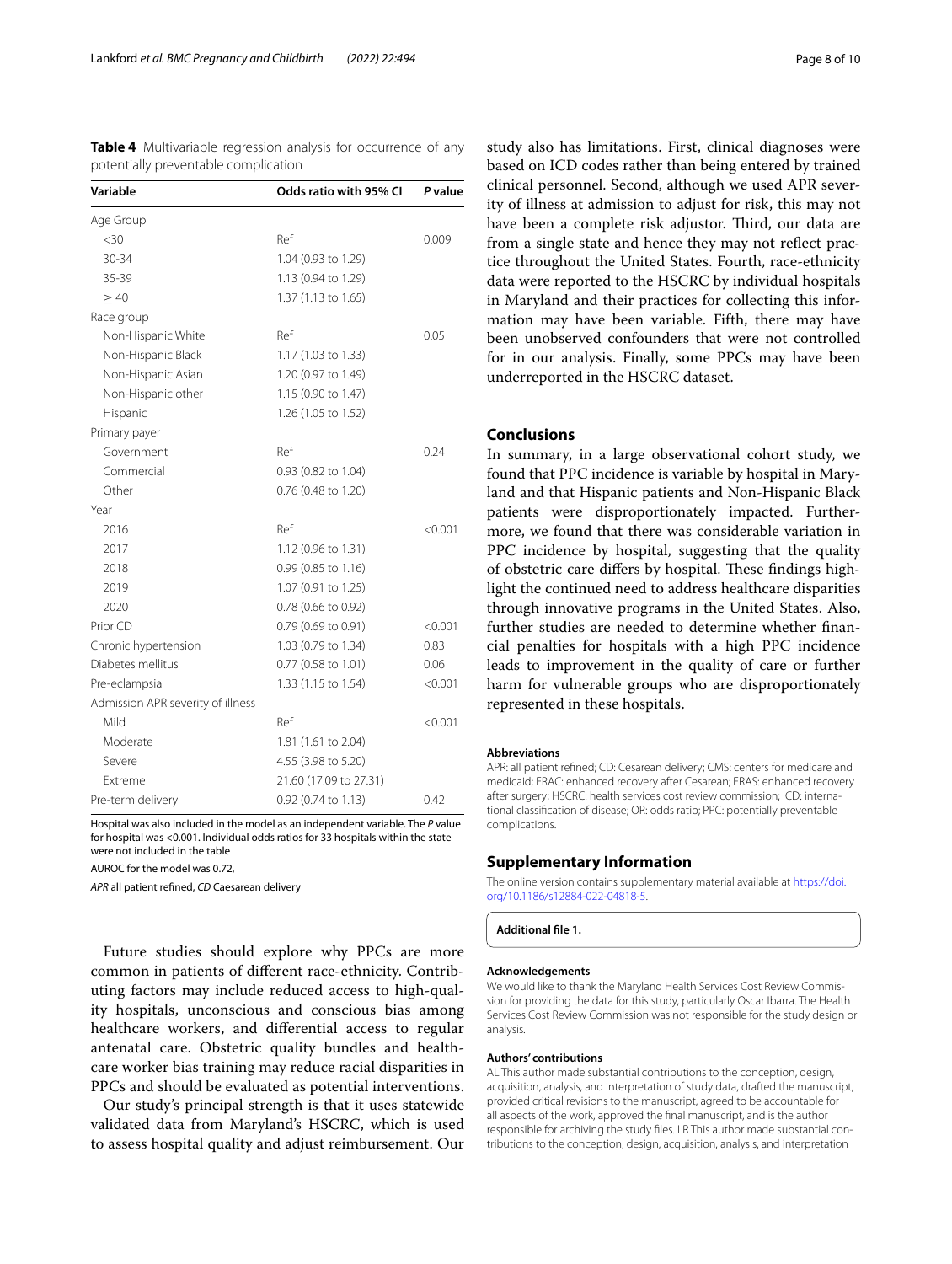of study data, drafted the manuscript, provided critical revisions to the manuscript, agreed to be accountable for all aspects of the work, and approved the fnal manuscript. CJ This author made substantial contributions to the conception, design, acquisition, analysis, and interpretation of study data, drafted the manuscript, provided critical revisions to the manuscript, agreed to be accountable for all aspects of the work, and approved the fnal manuscript. JC This author made substantial contributions to the conception, design, acquisition, analysis, and interpretation of study data, drafted the manuscript, provided critical revisions to the manuscript, agreed to be accountable for all aspects of the work, and approved the fnal manuscript. RK This author made substantial contributions to the conception, design, acquisition, analysis, and interpretation of study data, drafted the manuscript, provided critical revisions to the manuscript, agreed to be accountable for all aspects of the work, and approved the fnal manuscript. AJ This author made substantial contributions to the conception, design, acquisition, analysis, and interpretation of study data, drafted the manuscript, provided critical revisions to the manuscript, agreed to be accountable for all aspects of the work, and approved the fnal manuscript. RD This author made substantial contributions to the conception, design, acquisition, analysis, and interpretation of study data, drafted the manuscript, provided critical revisions to the manuscript, agreed to be accountable for all aspects of the work, and approved the fnal manuscript. JB This author made substantial contributions to the conception, design, acquisition, analysis, and interpretation of study data, drafted the manuscript, provided critical revisions to the manuscript, agreed to be accountable for all aspects of the work, and approved the fnal manuscript. MM This author made substantial contributions to the conception, design, acquisition, analysis, and interpretation of study data, drafted the manuscript, provided critical revisions to the manuscript, agreed to be accountable for all aspects of the work, approved the fnal manuscript, and is the author responsible for archiving the study fles.

#### **Funding**

None to declare.

#### **Availability of data and materials**

The datasets generated and/or analyzed during the current study are not publicly available because of the data use agreement that was signed to use the HSCRC data. However, the data can be obtained through a formal request and data use agreement with the HSCRC [https://hscrc.maryland.](https://hscrc.maryland.gov/Pages/hsp-data-request.aspx) [gov/Pages/hsp-data-request.aspx](https://hscrc.maryland.gov/Pages/hsp-data-request.aspx). Information on how to obtain the data from the HSCRC can be obtained from Dr. Michael Mazzeffi (mimazzeffi@ [mfa.gwu.edu\)](mimazzeffi@mfa.gwu.edu).

#### **Declarations**

#### **Ethics approval and consent to participate**

The George Washington University institutional review board approved the study, exempted it as non-human subjects research, and waived the requirement for written informed consent from subjects who were included/participated. All methods were carried out in accordance with relevant guidelines and regulations.

#### **Consent for publication**

The George Washington University institutional review board waived the requirement for written informed consent from subjects to publish the study's results.

#### **Competing interests**

None to declare.

#### **Author details**

<sup>1</sup> Department of Obstetrics and Gynecology, University of Maryland School of Medicine, Baltimore, MD, USA. <sup>2</sup> Department of Anesthesiology and Critical Care Medicine, George Washington University School of Medicine and Health Sciences, Washington DC 20037, USA. <sup>3</sup> Department of Obstetrics and Gynecology, Walter Reed National Medical Center, Bethesda, MD, USA. <sup>4</sup>George Washington University Milken Institute School of Public Health, Washington DC, USA.

Received: 8 April 2022 Accepted: 7 June 2022<br>Published online: 16 June 2022

#### **References**

- <span id="page-8-0"></span>1. Martin JA, Hamilton BE, Osterman MJK, Driscoll AK. Births: Final Data for 2019. Natl Vital Stat Rep. 2021;70(2):1–51.
- <span id="page-8-1"></span>2. Hager RM, Daltveit AK, Hofoss D, Nilsen ST, Kolaas T, Oian P, et al. Complications of cesarean deliveries: rates and risk factors. Am J Obstet Gynecol. 2004;190(2):428–34.
- <span id="page-8-2"></span>3. Kawakita T, Landy HJ. Surgical site infections after cesarean delivery: epidemiology, prevention and treatment. Matern Health Neonatol Perinatol. 2017;3:12.
- <span id="page-8-3"></span>4. Zuarez-Easton S, Zafran N, Garmi G, Salim R. Postcesarean wound infection: prevalence, impact, prevention, and management challenges. Int J Womens Health. 2017;9:81–8.
- <span id="page-8-4"></span>5. Fiscella K, Franks P, Meldrum S, Barnett S. Racial disparity in surgical complications in New York State. Ann Surg. 2005;242(2):151–5.
- <span id="page-8-5"></span>6. Nafu OO, Mpody C, Michalsky MP, Tobias JD. Unequal rates of postoperative complications in relatively healthy bariatric surgical patients of white and black race. Surg Obes Relat Dis. 2021;17(7):1249–55.
- <span id="page-8-6"></span>7. Kandilov AM, Coomer NM, Dalton K. The impact of hospital-acquired conditions on Medicare program payments. Medicare Medicaid Res Rev. 2014;4(4).
- <span id="page-8-7"></span>8. Larsson C, Matsson A, Mooe T, Soderstrom L, Tunon K, Nordin P. Cardiovascular complications following cesarean section and vaginal delivery: a national population-based study. J Matern Fetal Neonatal Med. 2021:1–8. [https://doi.org/10.1080/14767058.2021.1941851.](https://doi.org/10.1080/14767058.2021.1941851)
- <span id="page-8-8"></span>9. Gomaa K, Abdelraheim AR, El Gelany S, Khalifa EM, Yousef AM, Hassan H. Incidence, risk factors and management of post cesarean section surgical site infection (SSI) in a tertiary hospital in Egypt: a fve year retrospective study. BMC Pregnancy Childbirth. 2021;21(1):634.
- 10. Wloch C, Wilson J, Lamagni T, Harrington P, Charlett A, Sheridan E. Risk factors for surgical site infection following caesarean section in England: results from a multicentre cohort study. BJOG. 2012;119(11):1324–33.
- <span id="page-8-9"></span>11. Tita AT, Szychowski JM, Boggess K, Saade G, Longo S, Clark E, et al. Adjunctive Azithromycin Prophylaxis for Cesarean Delivery. N Engl J Med. 2016;375(13):1231–41.
- <span id="page-8-10"></span>12. Blondon M, Casini A, Hoppe KK, Boehlen F, Righini M, Smith NL. Risks of Venous Thromboembolism After Cesarean Sections: A Meta-Analysis. Chest. 2016;150(3):572–96.
- <span id="page-8-11"></span>13. Braveman P, Egerter S, Edmonston F, Verdon M. Racial/ethnic diferences in the likelihood of cesarean delivery, California. Am J Public Health. 1995;85(5):625–30.
- 14. Getahun D, Strickland D, Lawrence JM, Fassett MJ, Koebnick C, Jacobsen SJ. Racial and ethnic disparities in the trends in primary cesarean delivery based on indications. Am J Obstet Gynecol. 2009;201(4):422 e421–7.
- <span id="page-8-12"></span>15. Edmonds JK, Yehezkel R, Liao X, Moore Simas TA. Racial and ethnic differences in primary, unscheduled cesarean deliveries among low-risk primiparous women at an academic medical center: a retrospective cohort study. BMC Pregnancy Childbirth. 2013;13:168.
- <span id="page-8-13"></span>16. Braveman PA, Heck K, Egerter S, Marchi KS, Dominguez TP, Cubbin C, et al. The role of socioeconomic factors in Black-White disparities in preterm birth. Am J Public Health. 2015;105(4):694–702.
- <span id="page-8-14"></span>17. Braveman P, Heck K, Egerter S, Dominguez TP, Rinki C, Marchi KS, et al. Worry about racial discrimination: A missing piece of the puzzle of Black-White disparities in preterm birth? PLoS One. 2017;12(10):e0186151.
- <span id="page-8-15"></span>18. Burris HH, Hacker MR. Birth outcome racial disparities: A result of intersecting social and environmental factors. Semin Perinatol. 2017;41(6):360–6.
- <span id="page-8-16"></span>19. Alhusen JL, Bower KM, Epstein E, Sharps P. Racial Discrimination and Adverse Birth Outcomes: An Integrative Review. J Midwifery Womens Health. 2016;61(6):707–20.
- <span id="page-8-17"></span>20. Hasnain-Wynia R, Kang R, Landrum MB, Vogeli C, Baker DW, Weissman JS. Racial and ethnic disparities within and between hospitals for inpatient quality of care: an examination of patient-level Hospital Quality Alliance measures. J Health Care Poor Underserved. 2010;21(2):629–48.
- <span id="page-8-18"></span>21. Rangrass G, Ghaferi AA, Dimick JB. Explaining racial disparities in outcomes after cardiac surgery: the role of hospital quality. JAMA Surg. 2014;149(3):223–7.